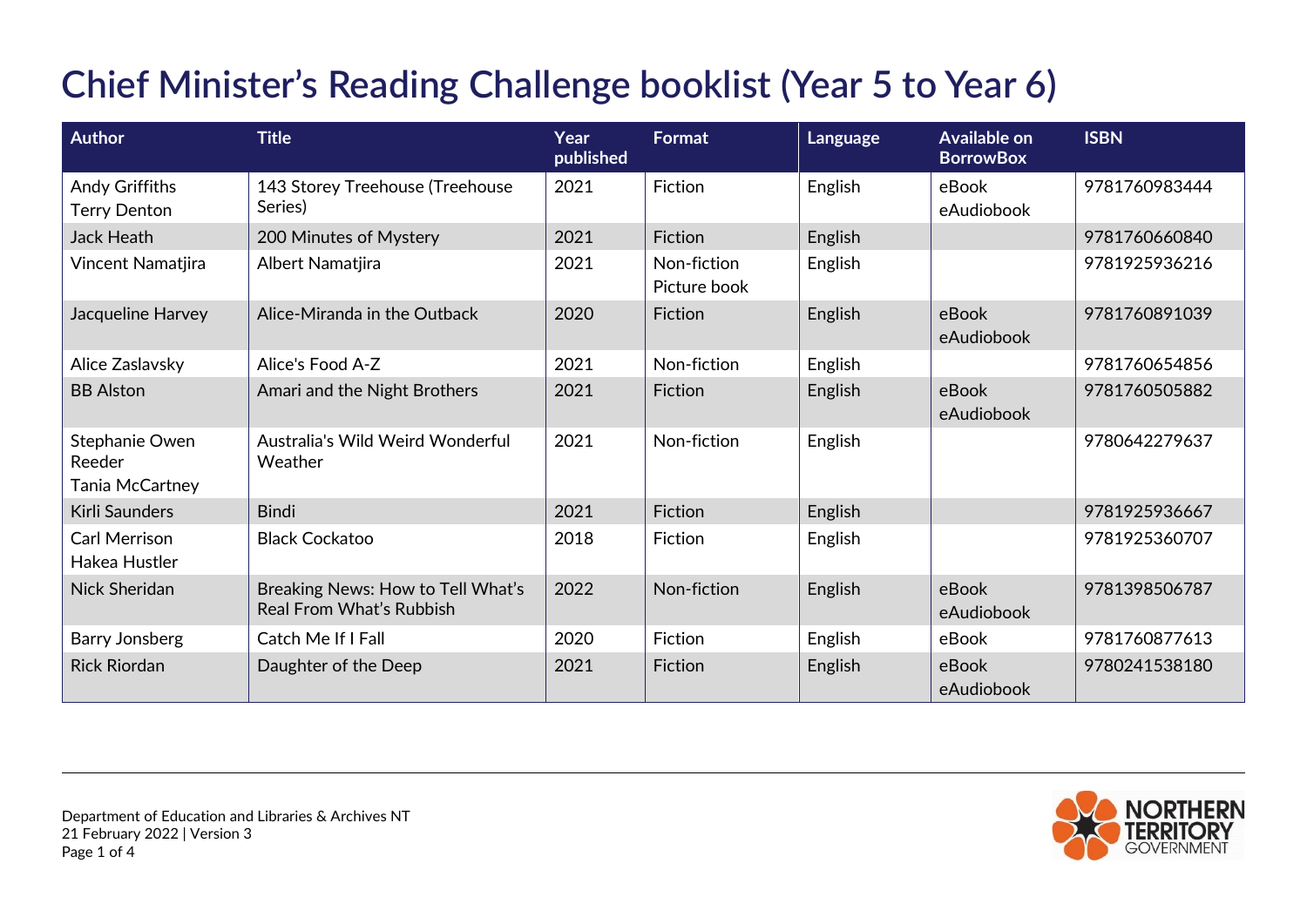| Author                                                   | <b>Title</b>                                                                                                    | Year<br>published | <b>Format</b>               | Language | <b>Available on</b><br><b>BorrowBox</b> | <b>ISBN</b>   |
|----------------------------------------------------------|-----------------------------------------------------------------------------------------------------------------|-------------------|-----------------------------|----------|-----------------------------------------|---------------|
| <b>Tristan Banks</b>                                     | Detention                                                                                                       | 2019              | Fiction                     | English  | eBook<br>eAudiobook                     | 9780143791799 |
| Katie Tsang<br><b>Kevin Tsang</b>                        | Dragon Mountain (Dragon Realm<br>Series)                                                                        | 2021              | Fiction                     | English  | eBook<br>eAudiobook                     | 9781471193071 |
| Karen Foxlee                                             | Dragon Skin                                                                                                     | 2021              | Fiction                     | English  | eBook<br>eAudiobook                     | 9781760526108 |
| <b>Cece Bell</b>                                         | El Deafo                                                                                                        | 2014              | Graphic novel               | English  |                                         | 9781419712173 |
| <b>Thomas Mayor</b>                                      | Finding Our Heart: A Story About<br>the Uluru Statement for Young<br>Australians                                | 2020              | Non-fiction<br>Picture book | English  |                                         | 9781741177176 |
| <b>Aisling Fowler</b>                                    | FireBorn                                                                                                        | 2021              | Fiction                     | English  | eBook<br>eAudiobook                     | 9780008394189 |
| <b>Thomas Mayor</b><br>Rosie Smiler<br>Samantha Campbell | Freedom Day: Vincent Lingiari and<br>the Story of the Wave Hill Walk-Off                                        | 2021              | Non-fiction<br>Picture book | English  |                                         | 9781760508562 |
| Amelia Mellor                                            | Grandest Bookshop in the World                                                                                  | 2021              | Fiction                     | English  | eBook<br>eAudiobook                     | 9781922419347 |
| Kevin Sheedy                                             | <b>Heroes of Footy</b>                                                                                          | 2020              | Non-fiction                 | English  |                                         | 9781922400246 |
| Karen Wyld<br>Jaelyn Biumaiwai                           | Heroes, Rebels and Innovators:<br>Inspiring Aboriginal and Torres Strait<br><b>Islander People from History</b> | 2020              | Non-fiction                 | English  |                                         | 9780734419835 |
| Mark Greenwood<br><b>Terry Denton</b>                    | Jandamarra                                                                                                      | 2020              | Graphic novel               | English  |                                         | 9781742375700 |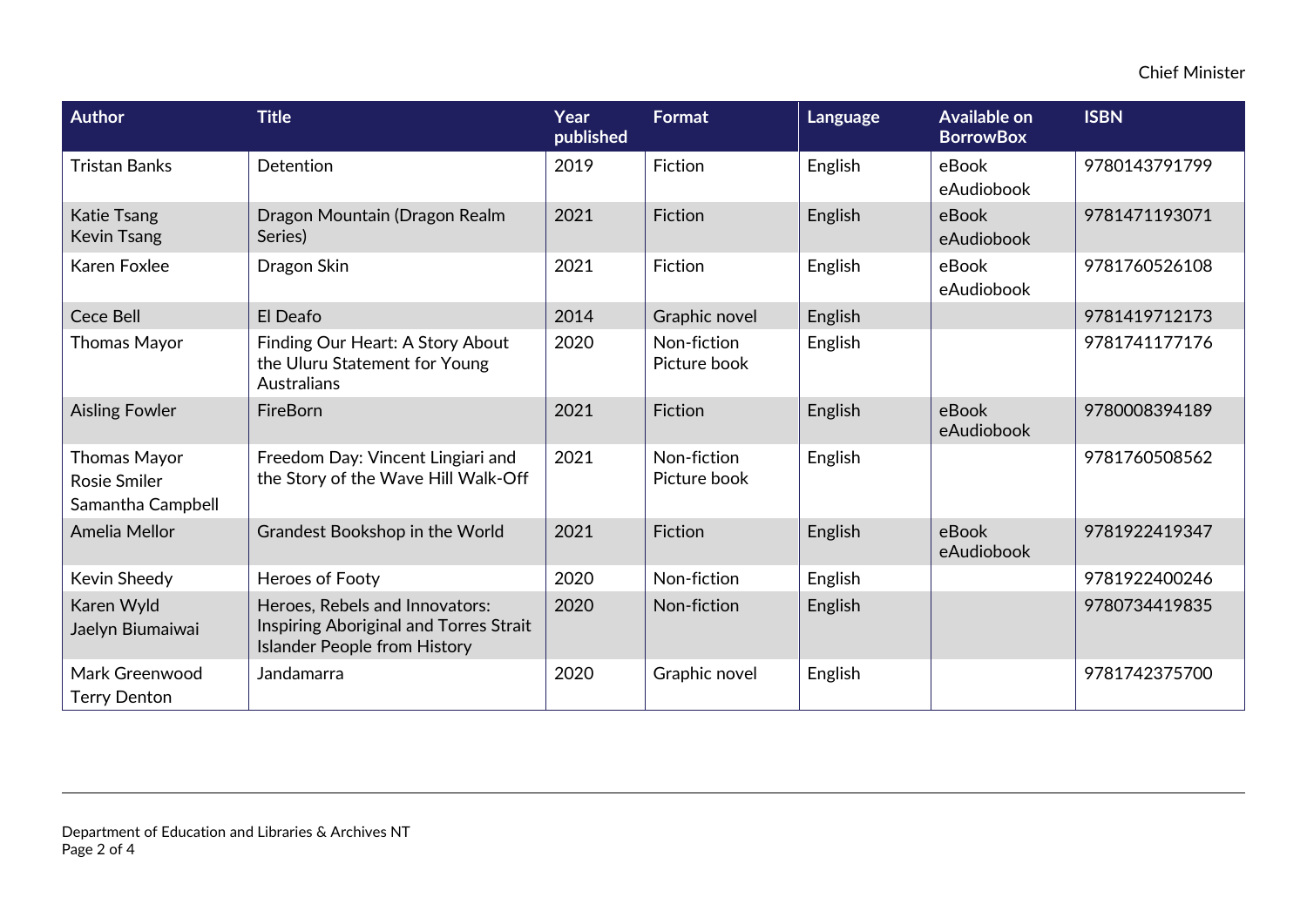| Author                                                                                            | <b>Title</b>                                                              | Year<br>published | Format        | Language | <b>Available on</b><br><b>BorrowBox</b> | <b>ISBN</b>   |
|---------------------------------------------------------------------------------------------------|---------------------------------------------------------------------------|-------------------|---------------|----------|-----------------------------------------|---------------|
| <b>Tiwi College</b><br>Alalinguwi<br>Jarrakarlinga<br><b>Shelly Ware</b><br><b>David Lawrence</b> | Japarrika                                                                 | 2018              | Fiction       | English  |                                         | 9780143790280 |
| Sutu<br>The Love Punks<br>The Satellite Sisters                                                   | Neomad: The Complete Collection                                           | 2020              | Graphic novel | English  |                                         | 9781922023711 |
| Remy Lai                                                                                          | Pie in the Sky                                                            | 2020              | Graphic novel | English  | eBook<br>eAudiobook                     | 9781760653156 |
| <b>RJ Palacio</b>                                                                                 | Pony                                                                      | 2021              | Fiction       | English  | eBook<br>eAudiobook                     | 9780141377056 |
| John Flanagan                                                                                     | Rangers Apprentice: Escape from<br>Falaise                                | 2021              | Fiction       | English  | eBook<br>eAudiobook                     | 9781760890476 |
| <b>Robert Muchamore</b>                                                                           | <b>Robin Hood series</b>                                                  | 2020              | Fiction       | English  | eBook<br>eAudiobook                     | 9781471408618 |
| <b>Adam Hills</b>                                                                                 | <b>Rockstar Detectives</b>                                                | 2022              | Fiction       | English  |                                         | 9780241505977 |
| Jaclyn Moriarty                                                                                   | <b>Stolen Prince of Cloudburst:</b><br><b>Kingdoms and Empires Series</b> | 2021              | Fiction       | English  | eBook<br>eAudiobook                     | 9781760875060 |
| Jasmin Herro<br>Kevin Lee                                                                         | Teter Mek and the Stolen Crocodile<br>Eggs                                | 2018              | Fiction       | English  |                                         | 9781925589740 |
| Corey Tutt                                                                                        | The First Scientists                                                      | 2021              | Non-fiction   | English  |                                         | 9781741177527 |
| George Ivanoff                                                                                    | The Human Body Survival Guide                                             | 2020              | Non-fiction   | English  |                                         | 9781760896744 |
| Sami Bayly                                                                                        | The Illustrated Encyclopedia of<br>Dangerous Animals                      | 2020              | Non-fiction   | English  |                                         | 9780734420015 |